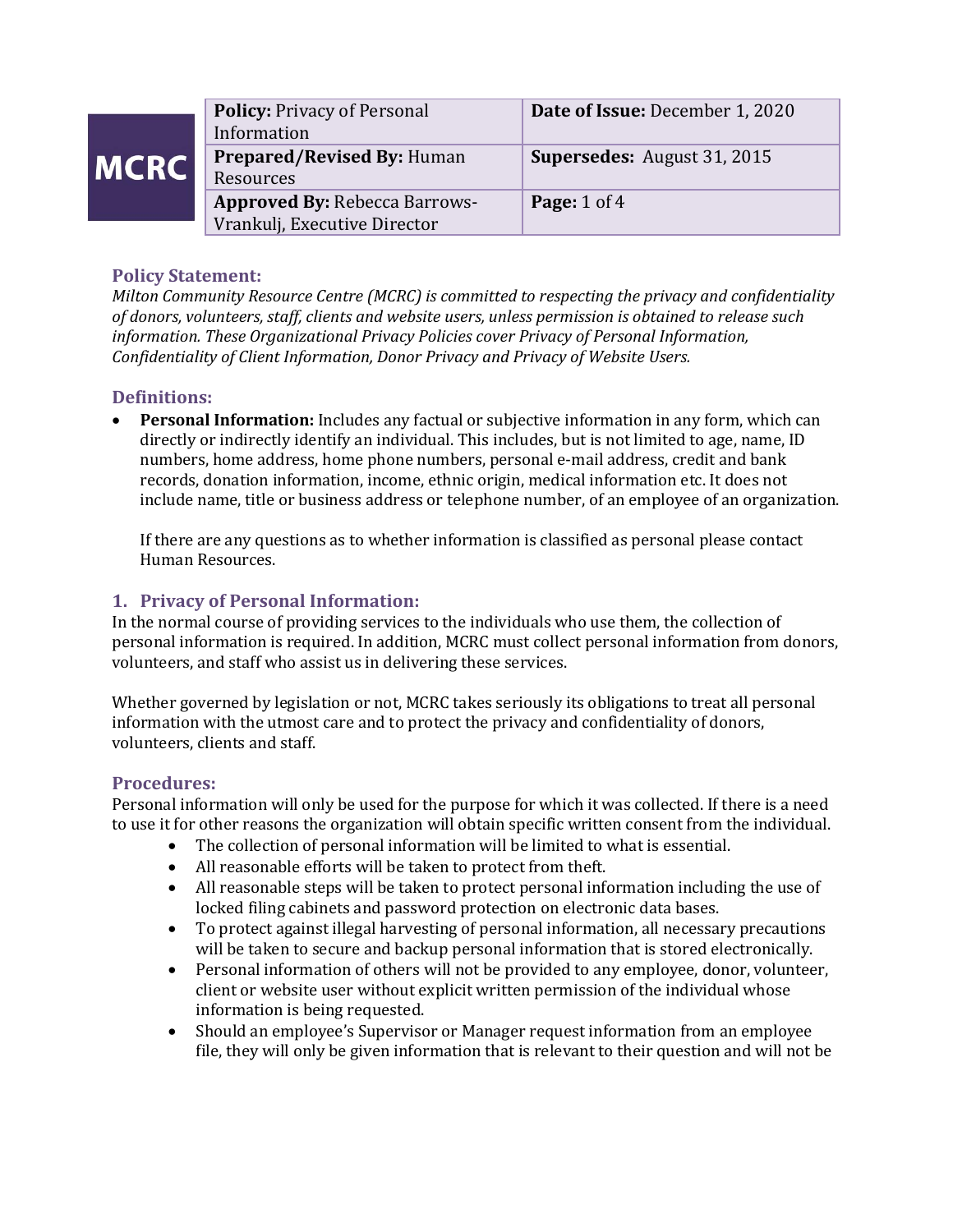given the employee file; rather they will be provided with the information requested by Human Resources.

- Employees must not share personal information of others. Employees who receive requests from others' personal information will direct the person requesting the information to Human Resources.
- All employees will be given a copy of the Privacy Policy and confirmation that they have reviewed and understand the policy will be placed in their personnel file.
- When requested, individuals may have access to their personal information which the organization maintains, unless access to the information would likely reveal information about a third party. The organization will respond to the request for personal information within 30 days.
- When no longer required, personal information which has been collected will be destroyed and subject to any legislative requirements.
- All forms or means used in the collection of personal information, and the organization's main website, will comply with the Privacy Policy.
- It is important that all MCRC staff review and have available a copy of the Privacy Policy so that they can respond to any inquiries that they may receive related to the issues contained in it.

# **2. Confidentiality of Client Information:**

Clients have the right to expect that their confidentiality will be protected and staff have a duty to uphold this expectation. Client records are confidential and staff may not discuss, or request, any information to or from an external person unless the client signs appropriate disclosure forms or exchange of information forms authorizing staff to do so. Staff must not request or provide client personal information over email at any time.

#### **Procedures:**

- Files containing client information should be secured when they are not actively being used. Files are to be kept in a locked cabinet when the program is closed, or in secure electronic formats.
- Confidential client information is not to be taken outside of the program.
- Staff should be knowledgeable about their "duty to report" pertaining to Child Welfare and Protection.
- Staff, students and volunteers will not discuss private information in public spaces or anywhere information may be overheard.
- Staff members are not to agree to keep client information to themselves as a favour or condition to the information being shared.
- All information recorded about clients is to be done in a professional, non-judgemental manner with respect to client privacy. Staff members are not to add subjective notations.
- Staff members are not to disclose any personal information about themselves or others.
- Staff members have an obligation to report any violations of confidentiality to the Supervisor.

#### **3. Donor Privacy**

MCRC is committed to respecting the privacy of donors.

#### **Procedures:**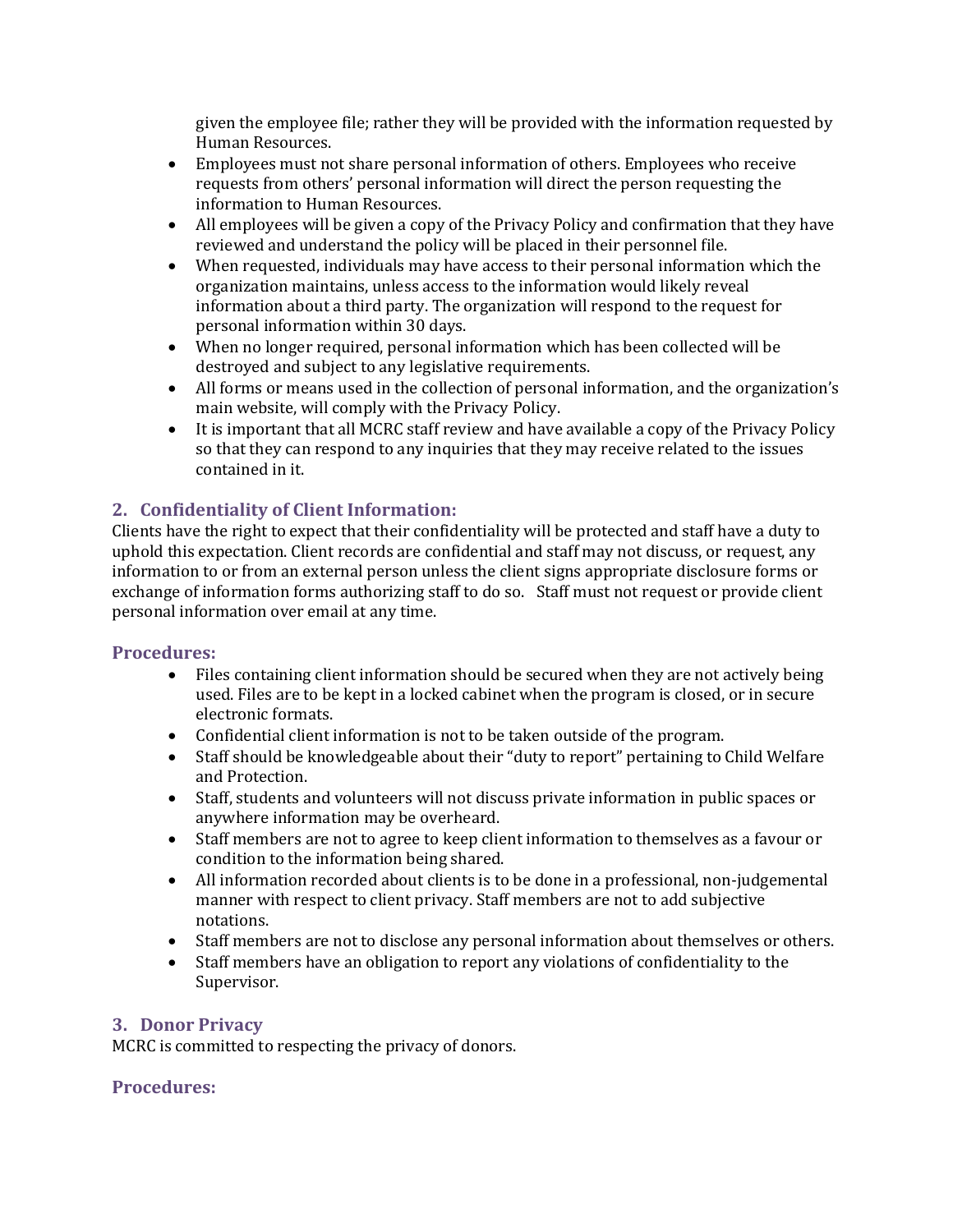- All information concerning donors or prospective donors, including their names, addresses, telephone numbers, the names of their beneficiaries, the amount of their gift etc., shall be kept strictly confidential by MCRC, unless permission is obtained from donors to release such information.
- MCRC ensures that information about their donation is handled with respect and with confidentiality to the extent provided by law.
- MCRC does not sell, rent, exchange, or otherwise share its donor list.
- When making a donation, MCRC ensures donors will receive prompt, truthful and forthright answers.
- MCRC ensures donors' requests to remain anonymous are respected and recognizes that there are circumstances when anonymity cannot apply. Any donor records that are maintained by the organization will be kept confidential to the greatest extent possible. Donors have the right to see their own donor record, and to challenge its accuracy. Please see MCRC's Donor Anonymity Policy for detailed procedures on the protection of donor anonymity.

#### **4. Privacy of Website Users**

MCRC collects and uses personal information for the following purposes:

- To improve customer service: User information helps us to more effectively respond to customer service requests and support needs.
- To enable online registration: User information is essential to the functionality of the programs we offer.
- To enable MCRC to effectively market programs, services and events.

MCRC adopts appropriate data collection, storage and processing practices and security measures to protect against unauthorized access, alteration, disclosure, or destruction of personal information, username, password, transaction information and data stored on our site.

MCRC does not sell, trade, or rent users personal identification to others. MCRC may share generic aggregated demographic information not linked to any personal identification information regarding visitors and users with business partners, trusted affiliates and advertisers for the purposes outlined above.

Users may find advertising or other content on the site that links to the sites and services of MCRC's partners, advertisers, sponsors and other third parties. MCRC does not control the content or links that appear on these sites and are not responsible for the practices employed by websites linked to or from the site. In addition, these sites or services, including their content and links, may be constantly changing. These sites and services may have their own privacy policies and customer service policies. Browsing and interaction on any other website, including websites which have a link to our site, is subject to the website's own terms and policies.

MCRC may collect personal identification information in a variety of ways, including, but not limited to when users visit our site, fill out a form, and in connection with other services, features, or resources on MCRC's website. Users may be asked for (for purposes of program registration): name, e-mail address, phone number, children's information etc. Users may, however, visit MCRC's site anonymously. We will collect personal identification information from users only if they voluntarily submit such information to us. Users can refuse to supply personal identification information, but it may prevent them from engaging in certain site related activities (ie. online registration).